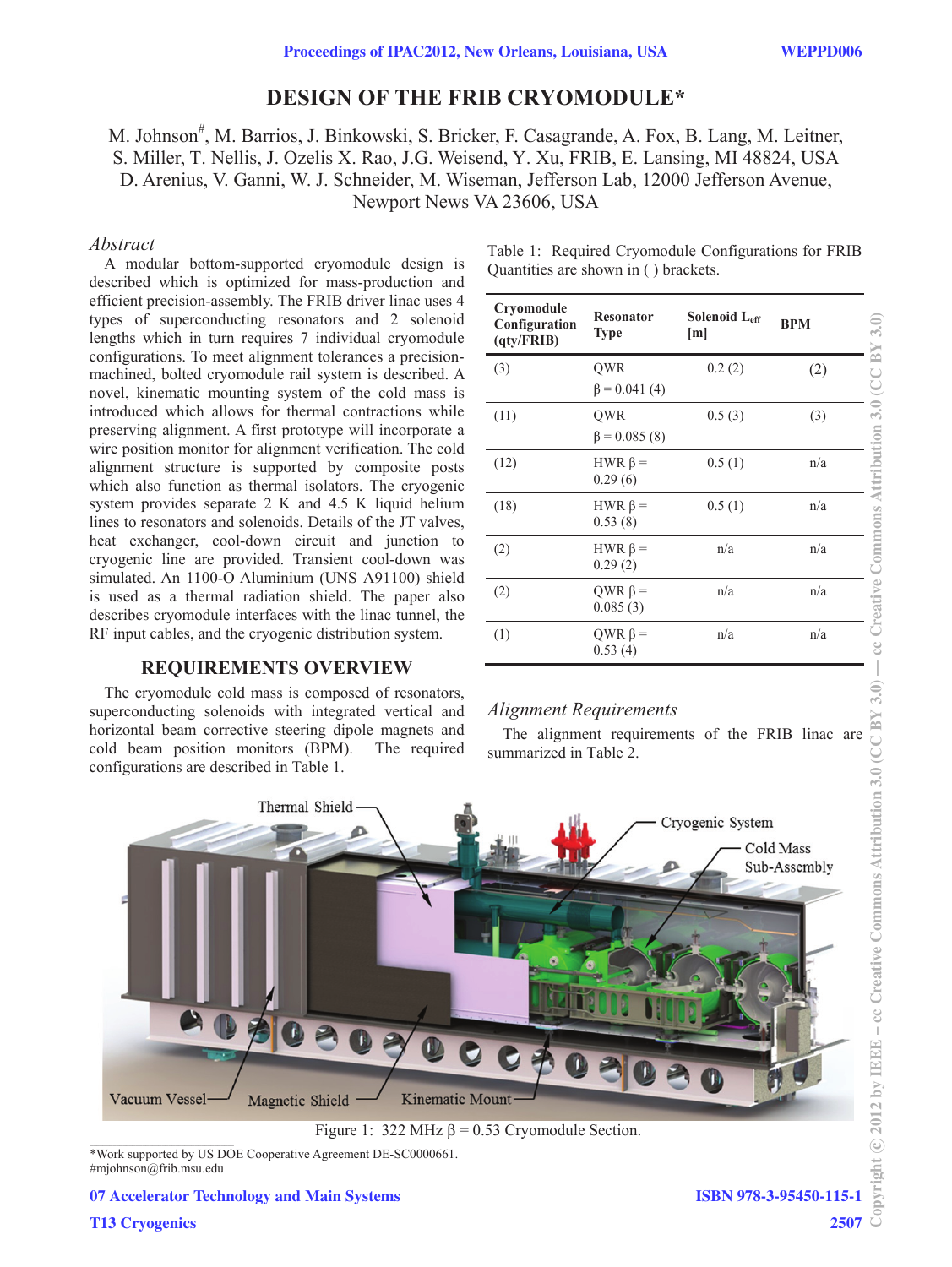| Component   | <b>Transverse</b><br>to Beam<br>[mm] | Longitudinal<br>[mm]                              |
|-------------|--------------------------------------|---------------------------------------------------|
| Resonator   |                                      | $\pm 2\sigma = \pm 1$ mm $\pm 2\sigma = \pm 2$ mm |
| SC Solenoid | $\pm 2\sigma = \pm 1$ mm             | $\pm 3\sigma = \pm 3$ mm                          |
| <b>BPM</b>  | $\pm 2\sigma = \pm 1$ mm             | $\pm 2\sigma = \pm 1$ mm                          |

Table 2: Alignment Requirements for Cryomodule *Cold Mass*  Components

## *Cryogenic Requirements*

The cryogenics sub-system requires independent  $\hat{=}$  helium circuits for the resonators at 2 K and SC solenoids at 4.5 K. The two circuits allow magnetic degaussing cycles to be performed on the solenoid to remove magnetic fields while the resonators are raised above niobium's superconducting transition temperature via heaters. A third helium circuit is required for efficient cryogenic operation by intercepting heat conduction and radiation pathways. This third circuit supplies helium at 38 K to minimize cryoplant plug in power load [1].

## *Functional Requirements*

An overall attempt was made to incorporate design for assembly and manufacture methods to reduce the number of parts, optimizing assembly time and material usage. Where practically possible the design has been optimized for minimal parts and designed for multiple functions.

Accelerator robustness requires a spare cryomodule to be substituted by use of a modular interface to the cryogenics distribution without requiring warm up of a linac segment.

To reach maximum resonator  $Q_0$  a magnetic environment for the resonators of 15 mG has been chosen as the cryomodule requirement.

RF power requirements are delivered to the resonators via a co-axial fundamental power coupler (FPC). Delivery is made below the vacuum vessel that interfaces to the internal resonator string.

### *Safety Requirements*

Safety requirements for the cryomodule cover assembly, operation and maintenance. Failure scenarios of beam line or insulation vacuum require adequate pressure reliefs. The helium vessels and cryogenic system are designed according to the ASME BPV and ASME 31.1 piping code.

Ability to transport the cryomodule at an offsite location beyond the FRIB facility allows potential cost savings. A transport acceleration requirement of 6 g vertical, 2 g lateral and 5 g longitudinal was used [2,3].

# **DESIGN SPECIFICATIONS**

To meet requirements, the FRIB cryomodule consists of five sub-systems: cold mass, cryogenic, thermal radiation shield, magnetic shield, and vacuum vessel.

The resonators and solenoids are assembled to a support structure made from #316 stainless steel (UNS S31600) that is divided longitudinally into 3 pieces to minimize static deflections. This support structure holds the resonator and solenoid components during room temperature assembly and cryogenic operation. The interface between the cryogenic support structure and the room temperature bottom plate structure is composed of g-10 posts. The room temperature end of the composite posts rests on precision linear rails which are pointed to the center of thermal contraction. This design allows a low friction, high precision assembly using interchangeable parts that are machined to standard geometric tolerances. The reinforced bottom plate functions as a support platform for the resonator string, cryogenic sub-system, and is also an integral vacuum vessel component.

The transverse alignment requirement is  $\pm 2\sigma = \pm 1$  mm. Alignment requirements are met using a machined to tolerance approach as done at Cornell [4]. Component drawing specifications using geometric dimensioning and tolerancing results in a worst case tolerance stack-up scenario of  $\pm 0.87$  mm.

The resonators are housed in a commercially pure grade 2 titanium helium vessel. The half wave resonators are maintained on operating frequency via a scissor jack tuner made of #316 stainless steel (UNS S31600) with an external stepper motor and gearbox. The HWR vessel is compliant to accommodate the tuning displacement where the QWR has a stainless steel formed bellows tuner interface on the resonator bottom. RF power is delivered to all resonators via coaxial RF lines.

 The cold mass sub-system is assembled in a class 100 clean room similar to the SNS cold mass assembly process to minimize particulate contamination [5]. The required assembly and transport from the class 100 clean room utilizes the same support structure made from #316L stainless steel (UNS S31603) used for alignment minimizing total required components.

# *Cryogenic Sub-System*

The approach to satisfy cryogenic requirements started by consideration at a project wide level and approaching it as an all-encompassing system composed of the cryogenic plant, distribution system and cryomodules. Present work at JLAB for FRIB in 2 K process improvements is expected to yield efficiency gains that will be incorporated into the FRIB cryomodule. The independent 2 K and 4.5 K helium flow schematic is shown in figure 2. Joule-Thompson valves incorporated into the cryomodule produce liquid from the 3 ATM 5 K supercritical helium supply. To minimize the heat conduction a 4.5 K heat station is incorporated via a thermo-syphon loop from the 4.5 K circuit. A second heat station uses helium gas supply at 38 K and returned to the plant. The interface between the cryogenic distribution line and the cryomodule is a set of 5 U-tube bayonet connections shown in figure 3.

07 Accelerator Technology and Main Systems